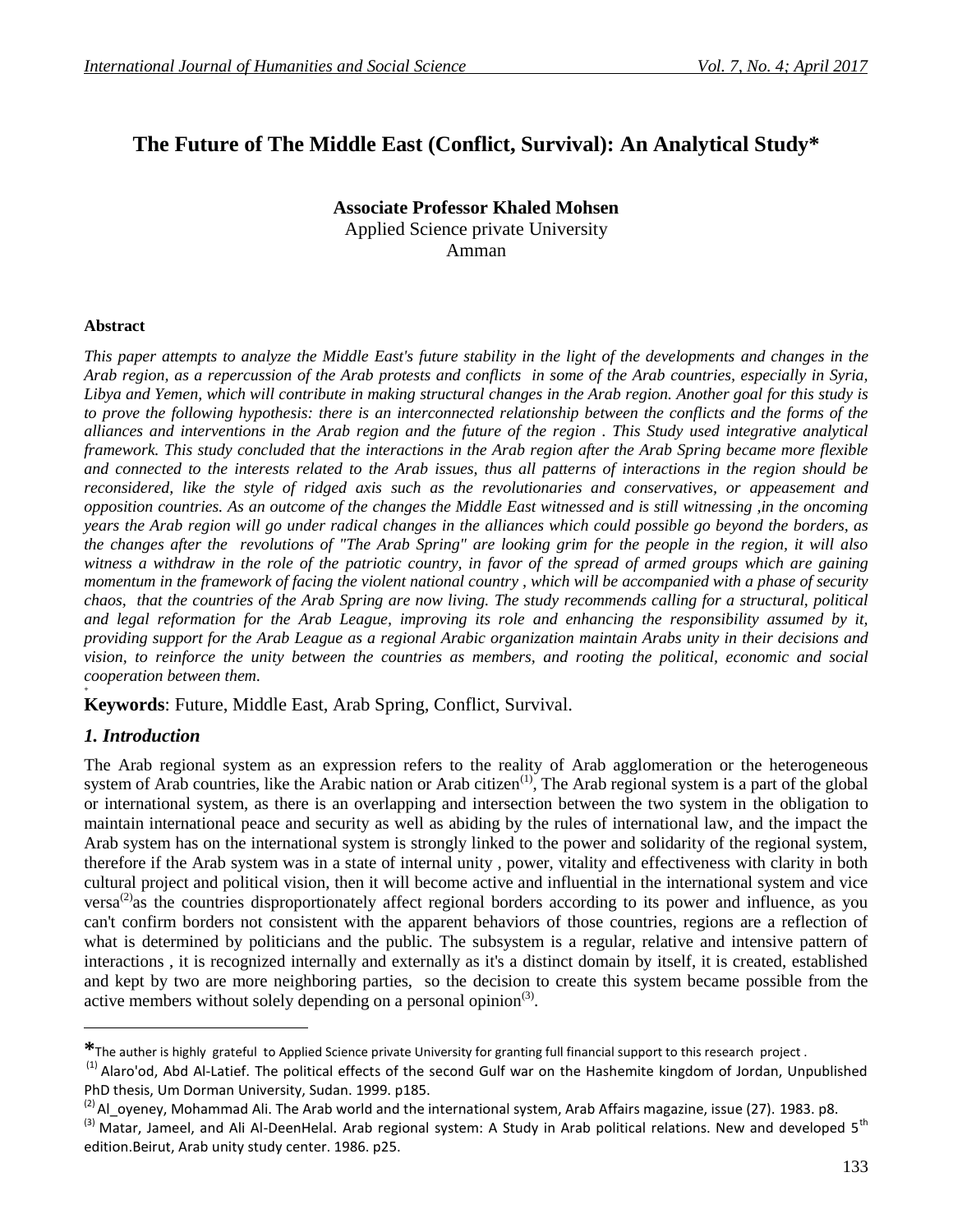Understanding the effects and the overlapping between the international and regional environment affected on the development nature of the Arab regional system since its establishment, the Arab league has emerged carrying three main contradictions which are nationalist ideology, acute overlap with the international environment and the logic of national sovereignty, as the unity in the Arab revolutions slogans embodied the feeling of unity in national sentiment and the demands represented as freedom and justice, it also affirmed the unity of the Arab nation characterization and components as in addition to the issues and challenges that it faces , as well as the destiny and future which unites it as if it reverted to what it was before the convention of Sykes-picot. Many leaders of the Arab revolutionary thought believe that the project of Arab renaissance , and the development, justice , achieving economic integration and building the modern Arab country as well as facing the usurper Zionist entity are considered issues of existence,

meanwhile some intellectuals in the Arab traditional politics insist on not recognizing this fact, that's why their writings and analysis's address the Arab revolt in a 'polar' logic which differentiate between the revolution in Egypt, Tunisia , Yemen, Syrian and Libya ,contriving different peculiarities, concepts and elements for each ,as if they are comparing between the French and Bolshevik revolutions. This research is trying to analyze the stabilization of the Middle East future in the light of the developments and changes taking place in the Arab region as a result of the repercussions of the Arab protests and conflicts in some countries, especially Syria, Libya and Yemen, which will contributes to making structural changes in the Arab region.

### *Research problem:*

Since 2011 the Arab region had been witnessing major shifts in most Arab countries which had and will be contributing to making changes in the nature of regional relationships in the middle east in the near and far future , raising fundamental questions about the future of the region and its stability in the light of the increasing levels of regional and international interventions, these questions revolves around the following: How did the regional developments which the Arab region witnessed since 2011 had an influence on the future of the region, and how will the shape of regional interactions will look like in the future as a result of the political conflicts in the region?

#### *Research importance:*

This research acquires its importance from an intellectual perspective to a growing debate which follows the conclusion of the Arab region reality as , the conflicts in the Arab region, as well as the foreign interferences in the region's issues which will have direct impact on its political future and the relationships it's governed by, the importance of this research stems from here and the following themes:

- Being one of the recent researches that looks into the future of the Middle East in the light of the developments in the Syrian, Libyan and Yemini crisis's as well as the growing rates of foreign interferences in the region's issues and the regional power's interactions with it.
- $\bullet$
- Being one of the recent researches that looks into this subject at this stage, a of development in rebuilding the Arab country and a shift in the pattern of alliances between the political forces in the region.

### *Research Hypotheses:*

This research stems from the following hypothesis:

There is a correlation between the development of conflicts , the forms of alliances as well as the interventions in the Arab region with the future off the Arab region.

### *Research mythology:*

This research is based on complementary analytical method, which relies on analyzing the reality of the Middle east and the conflicts it's witnessing then submitting it as a general framework which includes a group of subsystems (regional parties, Arab countries), in order to analyze these complex components using their interactions, understanding them as well as their national and polar tendencies, which helps us move to extrapolate the future of the Middle east, in the light of analyzing and understanding the latest developments in the region.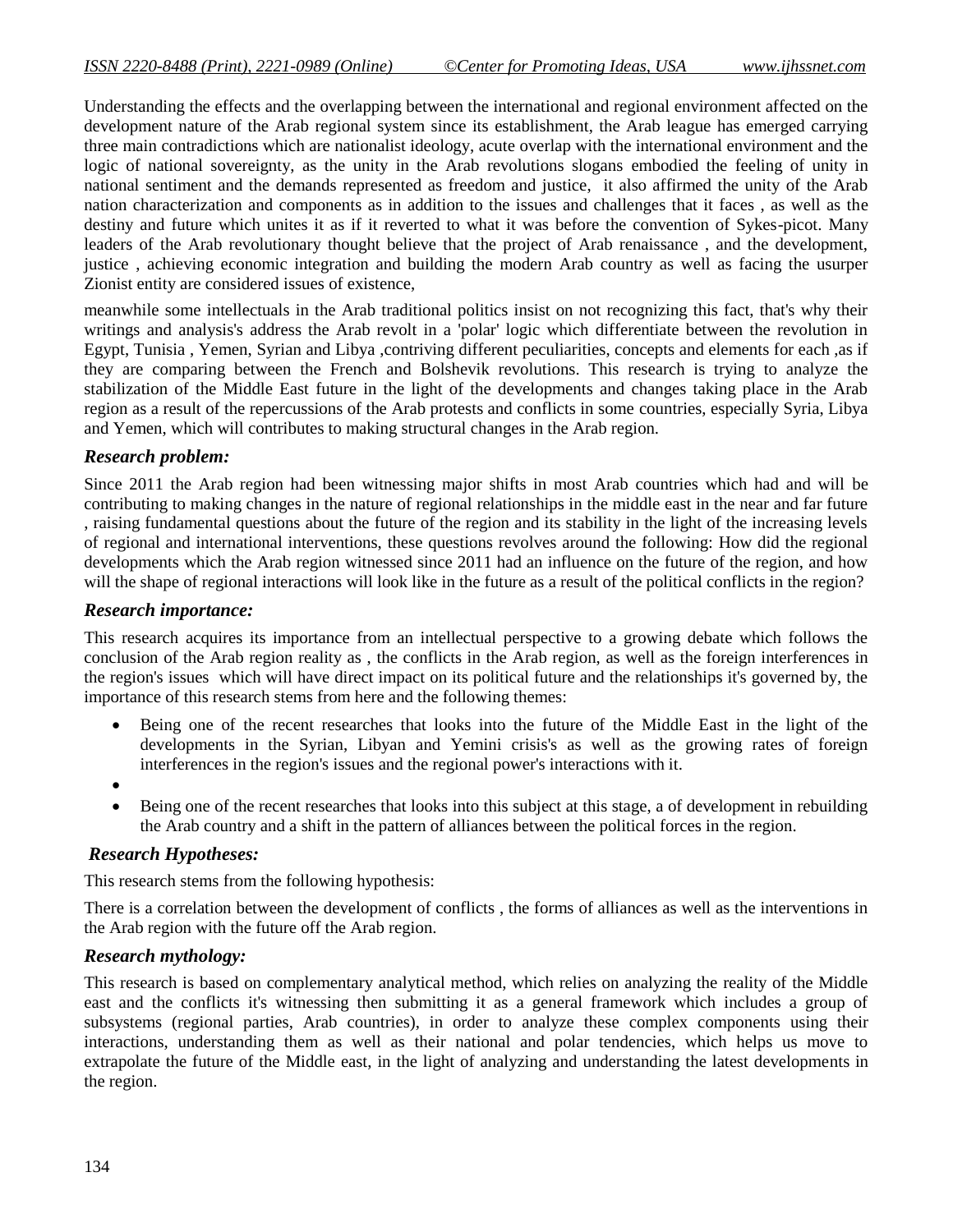# *Research Terms:*

## **System**

A term which refers to the framework of organizing the relationships between the different parts of a group which interact with each other in a meaningful and sustained process, what is meant with international relations is the abstract concept that deals with studying of patterns, levels and intensity of the interactions among the many players who forms the elements of the system or its parts in the international scene<sup>(4)</sup>.

### **Regional:**

A term for the geographical area inhabited by the political units in the system, meaning regional in international relations; the positioning which happens between a certain number of countries in the light of a legal political organization , what unites its parties are links of proximity, language, gender, history , and common culture as well as economic and political interests<sup> $(5)$ </sup> $(2)$ .

#### **Arab regional system :**

It is a special interactive framework between the group of Arab countries, is supposed to be characterized by the intensity of interactions, which makes the change in a part of it affect the rest , leading to implicitly recognize this system as distinctive<sup>(6)</sup>, the concept of regional system had already appeared in the science of international relations literature

as one of the analytical levels at the end of sixties of the twentieth century, it has been done to accomplish distinction between what is total and what is partial within the overall framework governing political phenomena $(7)$ .

### **Revolutions**

The term Revolution is considered to be one of the terms that have accompanied political life since prehistory, it means the movement of the masses to protest against the bad and unacceptable social, economic and political situations, these revolutions are characterized by seeking to bring about radical changes in peoples' lives, some of these revolutions achieve the objective it set out, some fail and others are deflected from its path<sup>(8).</sup>

#### **Arab Spring revolutions:**

It is an important historic shift for the Arab region, starting from Tunisia it then moved to other Arab countries such as Egypt, Libya, Yemen and Syria where many thinkers of the Arab Spring realized that it's in fact a revolutionary protest and not only a set of partial demands or temporary uprisings, therefore these introductions apply to each of Tunisia, Egypt, Libya, Yemen and Syria, as for the rest of the Arab countries, they are closer to the state of protests as well as to movements of partial demands than to the overall revolutionary characteristics, this description reflects a moving and dynamic scene, as in it stays flexible and prone to adjustment depending on the evolution of events and interactions within each state according to the interactions between the need to protest , how its dealt with and the governing factors to its continuation $(9)$ .

### **The Middle East:**

 $\overline{\phantom{a}}$ 

It is the geographical area which lies around the east and south of the Mediterranean, extending to the Persian Gulf. This term is used to refer to the countries and civilizations of this geographical area.

<sup>&</sup>lt;sup>(4)</sup>Harb, Osama, Al-Ghazali. Arab regional system: Present situation and future challenges, the first Arab strategic conference, 15-17 September. Amman: Center of Strategic Studies- University of Jordan. 1987.p.2.

<sup>&</sup>lt;sup>(5)</sup>studies in Arab diplomacy<sup>.</sup> Beirut: Institute of Lebanese Studies, Part v. 1967. p.258.

<sup>&</sup>lt;sup>(6)</sup>Idris, Mohammed Saied. The regional system of the Arabian Gulf. Beirut, Lebanon. The Center for Arab Unity studies. 2000. p.15.

<sup>&</sup>lt;sup>(7)</sup>Abdallah, Abd Al-khaliq. Gulf regional system, international politics magazine.Cairo, isuuse 114. 1993. p.26.

<sup>&</sup>lt;sup>(8)</sup>Shareh, Mohammad Adel. The Arab revolutions and the features of the new Arab political thought. the Arab center for Studies and Research policy. April issue.2011.

<sup>&</sup>lt;sup>(9)</sup>Rashid, Sameh. the harvest of the Arab Spring in its first year. Arab Affairs magazine.Issue 148. Cairo. 2011.p.14.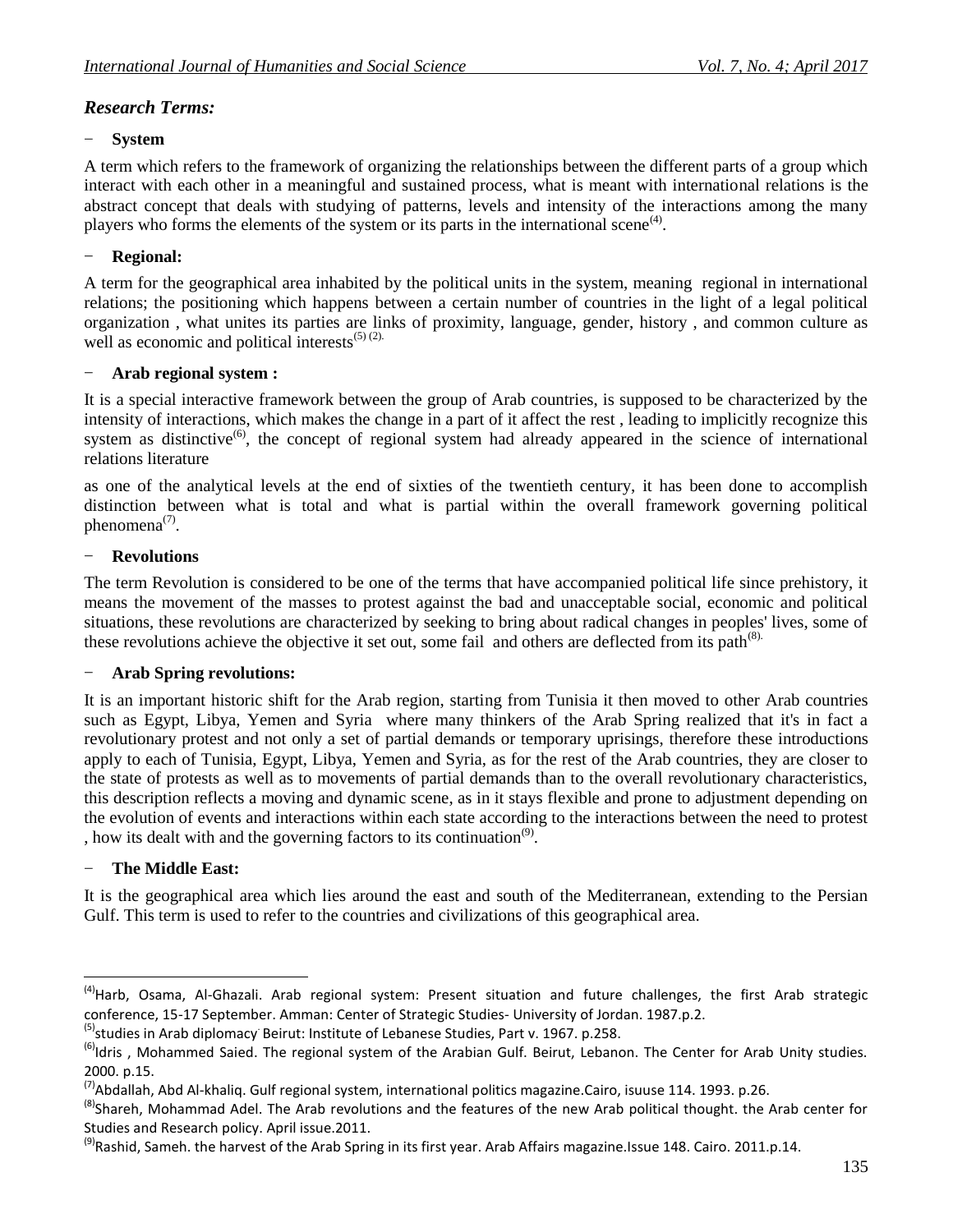The area was named in the era of geographical discoveries by explorers in the old world, which is the cradle of all human civilizations as well as the cradle of all monotheistic religions<sup> $(10)$ </sup>.

#### **The previous studies: Some of the most important relevant studies are the following:**

- Study by Abd Al-HafithAbd Al-RahiemMahbob,(2015)entitled : A new geopolitical reality in the Middle East fueled by conflict and terrorism. The book is made of ten chapters in which he addresses the most prominent emerging conflicts in the Arab region since the start of the twentieth century , on both the political and religious levels, and the resulting outputs which affect the regional and international system form; especially those conflicts which arose after the Arab Spring revolutions, which the author argues that the United States is seeking through this 'opportunity' to 'reshape the world so the other powers would stay fragmented, fulfilling the US desires, so the United Stated would remain as the dominant force everywhere'.
- The study of Adnan Hayajneh<sub>(2014)</sub> entitled: The competition on the regional hegemony in the Middle East in the light of the Arab Spring from 2011 to 2014. The study provides a scientific analysis of the impact the 'Arab Spring' had on the regional dominance in the Middle East, it also explores several themes through research and analysis; regional balance and strategic map determiners, the regional balance in the region before the revolutions, regional balance after the end of the Arab Spring, the elements of regional balance as well as the upcoming regional homogeny, measuring the new regional system and analyzing the future of the new foreign policies for the Arab countries as well as the active countries in the regional system, the future of the strategic issues in the region what with the regional system changes. The study reached a number of results one of them noted that the non-completion of the Arab Spring and its recession by military force, negatively impacted the Arab role in the regional system; and the counties which will dominate the region will be confided to Israel, Iran, Turkey as well the growing Saudi role.
- The study of Moataz Salamah $_{(2013)}$  entitled: The strategic shifts in the Arab regional system from 2011 to 2012. Some countries from the Arab world previously witnessed a state of division and internal political conflict, as well as the collapse or the segmentation of the country at different times (Lebanon/Somalia/Iraq) , but unlike zll of the countries which are experiencing revolutions right now, the scene of the current turmoil is located in the countries which lies in the heart of the Arab world, in each of :Egypt, Tunisia, Yemen, Syria , Libya, and to some extent Jordan, Bahrain and Kuwait, which points to the possibility that the region is on the verge of a broader range of change. The regional Arab system went through an unprecedented state which only puts the future of the region on line; there is a some indicators of disintegration and fragmentation which are witnessed in many of revolution countries , in the light of the new internal phenomena which highlighted scenes of violence and the inability to achieve internal stability as well as the inability to seize the historic moment which resulted in a comprehensive political change, but its manifestations had yet to appear in social, cultural and artistic aspects or values.
- The study of Jawad Al-Hamad<sub>(2012)</sub>entitled: "Features of the Arab system after the revolutions", this subject is considered to be from the field of theoretical research in drawing nearby futures, so it enters the circle of reading the phenomena and its historical movements as well as the factors its governed by, which makes it very difficult to assert its results even if you tried to study the picture which you believe is the closest to the logic of future analysis, the theories of future science as well as the studies and experience of drawing general scenarios, that's why it is an effort and diligence which goes under review every now and then especially in the case of change in the recent data on both political and strategic levels.
- The study of Khaled Al-Hroub<sub>(2011)</sub> entitled:" The Arab revolutions and reshaping the Arab system" . This study deals with the impact of the Arab revolutions on the Arab regional system from the angle of disassembly and reassembly, it also focuses on two main aspects, the first is a pivotal scattering 'moderation' and 'reluctance'; as a result of the collapse of Mubarak's regime in Egypt, and the oncoming collapse of Assad's regime in Syria. The second aspect is the ascension of the 'Expanded Gulf bloc' that is seeking to include both of Jordan and Morocco to the Gulf cooperation Council. The following lines are a consummation to the contemplation of the process of disassembly and assembly by looking at the change in three fronts:

 (10) Abd Al-Jawad, Abd Al-JawadSayed. The history of the Middle East.Alexandrea.The efyptian house for publishing and printing. 2006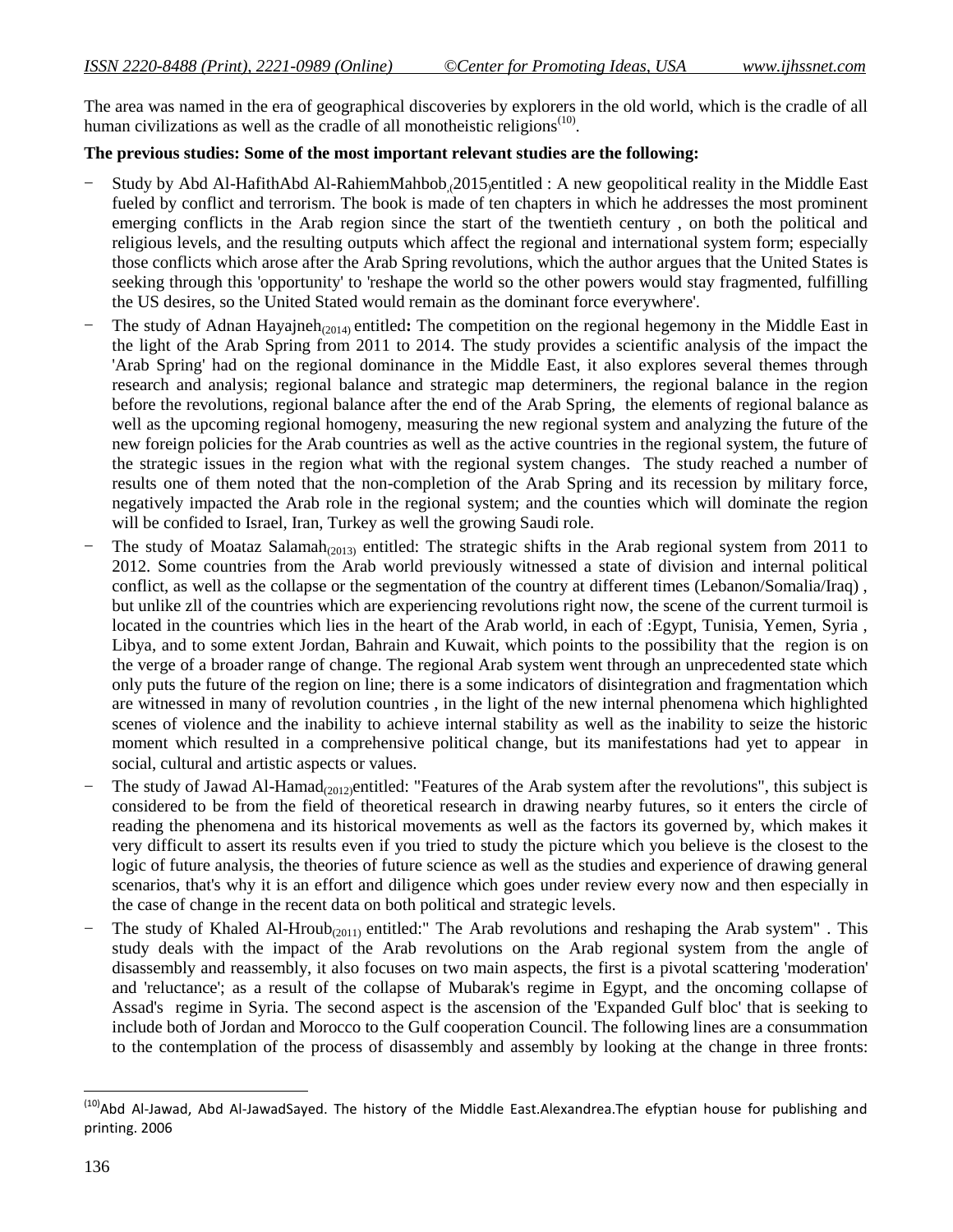Egypt's position and role, the position of the Islamic parties and their role, also the prospect for segmentation and division in some Arab countries.

The Study of Loqman Omar Mahmoud Al-Naimi<sub>(2011)</sub> entitled<sup>(11)</sup>: "Turkey and the political transformations in the Arab region, a study in the Turkish position and the regional role"This study examined the nature of the revolutions taking place in the Arab region, the factors and the reasons that led to it, the positions of Turkey from these revolutions which differed from one country to another, as well as the principles that the Turkish government leaned on while adopting those positions which is taking into account the national interests, and adopting the people's slogans in freedom and democracy, rejecting any direct western military interference in the path of public revolutions , as well as maintaining the infrastructure of the countries in which the revolutions occur.

### *What distinguishes this from the previous studies?*

This study is characterized in its attempt to re-introduce this vital and crucial issue at the level of nations, countries or region especially for those researchers who already have research interests in Middle East issues as one of the regional systems which are gaining great importance in the future and stability of the international order.

### *Chapter II: The Arab Spring and the stability of the Arab region*

A number of civil revolutions swept through the Arab region at the end of 2010, those revolutions played a crucial role n guiding the events, and through it the Arab citizens managed to break the barrier of fear, heading towards identifying their new identity which is based on emphasizing their role in the fate of their countries and nation. What occurred of revolutions in the Arab world was a result of the failure of democracy and the harvest of fake democracy, which obscured the real issues of the nation, and prevented the construction of the country, society and system on the basis of good citizenship, and it was the reason behind the loss of peoples' confidence in the political systems, as well as the many corruptions that carved into the body of the Arab nation  $(12)(1)$ .

The Arab Spring revolutions proved that nothing is impossible, and that political systems must work to meet the demands of the public who refuse injustice and tyranny, those revolutions also resulted in bringing about political reformation in many Arab countries, it also played a role in changing many of the Arab regimes. There were alot of factors behind these revolutions, like the economic , political and social injustice, and the most important reason behind its success is the ignorance of the driving force behind it as well as the unity of the Arab community<sup>((13)2)</sup>. The Arab revolutions have several distinctions which made them different from the previous revolutions, some of these features are  $(14)(3)$ :

- 1. The main objective of the Arab Spring revolutions is to achieve democracy in a number of Arab countries , and to change a number of regimes like the regime of Zain Al-Abedine Ben Ali, the president of Tunisia<sup>(15)</sup>.
- 2. These revolutions accomplished what the Islamic movements was unable to, and the youth movements which used several instruments for the success of the revolutions such as the use of media especially social media $(16)$ .

These revolutions have led to a change in many of the Arab regimes; (the Tunisian regime, the Egyptian regime and the Yemini regime), another revolution also occurred in Bahrain, which led the Bahrain to ask for assistance from other countries to contain the revolution, a state of emergency was declared as well as the declaration of martial laws<sup> $(17)$ </sup>As for Jordan it wasn't farfrom the Arab Spring events, but the regime was able to achieve many of the popular demands in making the sought constitutional reforms. This chapter will be undertaken through the following sections:

<sup>(16)</sup>Al-Zoubi, Jameson. Arab revolutions allow conservative controversy. Al-Ittihad newspaper. May 18. 2011. p3.

 (11)Al-Naime, Loqman Omar Mahmoud. Turkey and the political transformations in the Arab region , a study in the Turkish position and regional role. Strategic analysis. Issue 63. Iraq: Center for Regional Studies. University of Mosul. 2011.

<sup>&</sup>lt;sup>(12)</sup>Hattamleh, Mohammad. The Arab Revolt "Arab Spring".University of Jordan. Amman. 2012. p.70.

<sup>&</sup>lt;sup>(13)</sup>J.weideh, Nasir, and Khalaf, Khalied. The Arab revolutions in a scale.Alexandria, Dar Al-wafa' for the universe of printing. p.17

<sup>(14)</sup> Al-Madani, Tawfieq, previous citation, p.60.

<sup>&</sup>lt;sup>(15)</sup>Balqziz, Abd Al-Ilah. The Arab Spring, to where, a new horizon for democratic change, the democratic Arab Spring, the exception proves the rule. Beirut: Center for Arab Unity Studies. 2015.p81.

<sup>&</sup>lt;sup>(17)</sup>Balqziz, Abd Al-Illah. previous citation. p.126.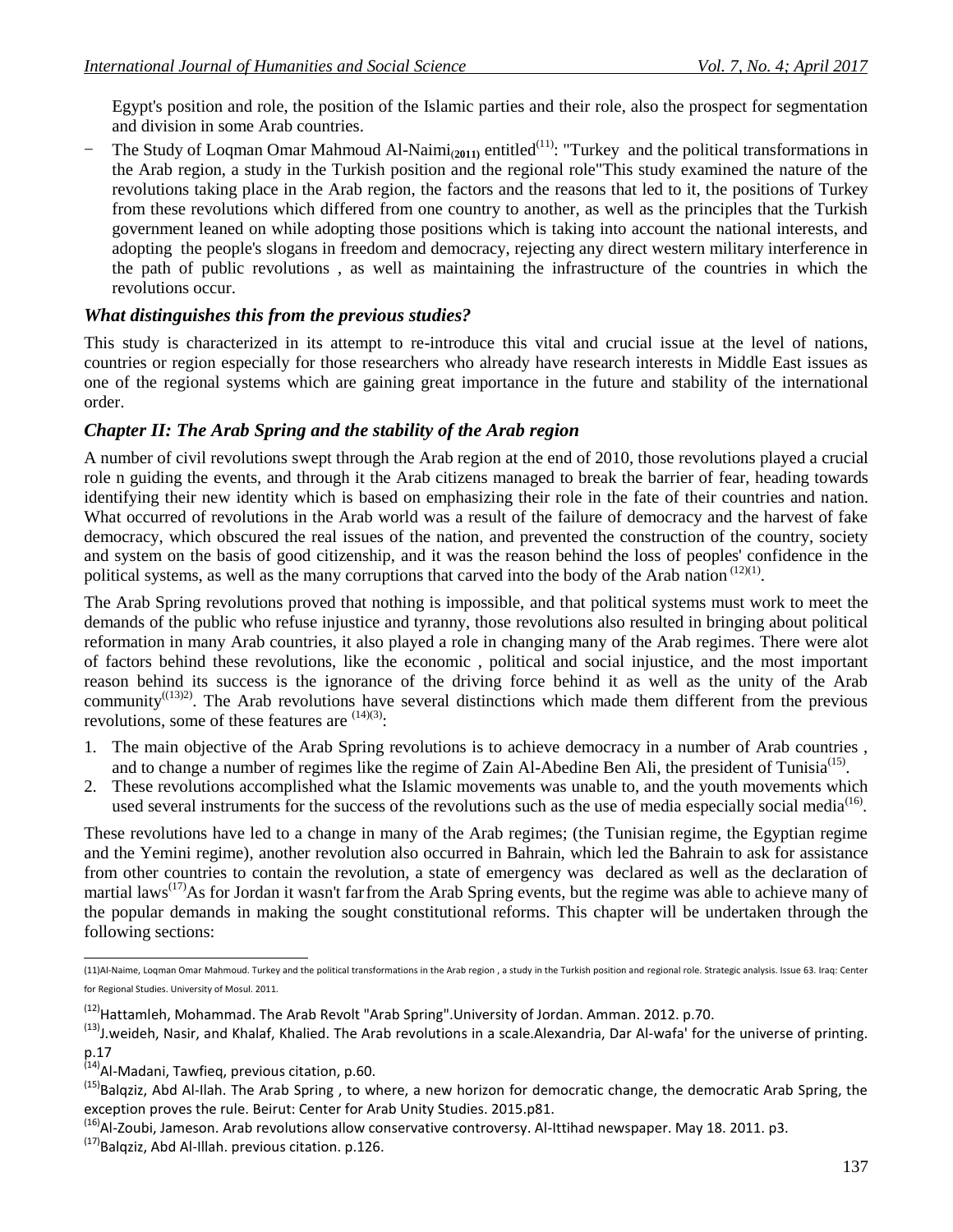First section: What are the Arab Spring Revolutions. Second section: The impact of the Arab Spring on the Middle East Third section: The Future of the Middle East.

### *First Section: What are the Arab Spring revolutions?*

## *One: the definition of the Arab Spring*

The term Arab Spring or The Spring of Arabian Change, is a pure western term, proposed by the Western media, perhaps in the moment of recalling the spring of Prague in 1968;in which the Soviet Union and its allies crushed it in August of the same year amid the remarkable indifference of the West, which was busy then with the Western Indifference movements, offset by the obvious western interest in the recent events happening in the Arab world<sup>(1)</sup>. The Arab Spring could be defined as " Cases of popular rejection of the Arab regimes and opposing them"(18)(2).The term Arab Spring was also projected on all of the events which occurred in the Arab region, it was first used by the British Independent newspaper at the beginning of the Tunisian Revolution<sup>(19)</sup>. It is also known as: a wave of Arab revolutionary protest , set off from Tunisia, Egypt, Libya, Yemen and Syria, and formed a state of protests in other Arab countries in which it is closer to partial movements than to the characteristics of a full blown out revolution<sup> $(20)$ </sup>.

One of the other definitions is " a series of uprisings against the government in various countries in North Africa and the Middle East, emerging from Tunisia at the end of  $2010^{\frac{1}{2}}$ . Also known as a series of activities that range from political protests to a civil war which took place in many Arab countries including, Tunisia, Egypt, Libya, Yemen, Syria in the year 2010.

From the above, it can be said that the revolutions of the Arab Spring are revolutions that aspired for freedom, dignity and legitimate rights it also wanted to get rid of the corruption and injustice that prevailed in many of the Arab regimes, what distinguished it from other revolutions is its aim to make fundamental changes in the social, political and economic realities, these revolutions demonstrated that it is possible to happen from the inside without any external help and its demand for democracy as a necessary condition and it broke the barrier of fear and dread for the sake of making change, it also demonstrated the increase of Arab consciousness and the participation of all classes of people, working on neutralizing the army and showed the inability of security forces in facing them , and the fact that the Islamists had no key role in the revolutions, in addition to that social media was used to accomplish these revolutions. There was variation in the Arab media's position on these revolutions , the contradiction in the positions of the Arab and regional systems also showed through these revolutions<sup> $(22)$ </sup>.

Not of the Arab countries carefully received the Arab Spring with caution, as they overthrew allied regimes, or because the results are not guaranteed in concern to its ability for creating stable political systems, as in Tunisia, Libya, Yemen and that applies to Syria too, especially since any political vacancy in Syria will create political chaos similar to Iraq's which is exploited by other regional forces, particularly since Iran to increase its influence in the Arab region, the most important repercussion of the Arab revolutions is on the Arab national security as the process of 'disassembly and re-arrangement' which is taking place in the Arab system after these revolutions, in other words it could be said that the Arab Spring revolutions led to the demise of two parties which dominated for some time the moderation and opposition camps , as Egypt represented an important role as a moderator while Syria led the Arab opposition supported by Iran and Hezbollah in Lebanon<sup>(23)(1)</sup>.

 $\overline{\phantom{a}}$ 

<sup>&</sup>lt;sup>(18)</sup>Mostafa, Mohammad and Sabri, Abd Al-Rahman and Wazni, Khal, Abu Arjah, Tayseer. The political and social roots of the current changes in the Arab countries. Amman: Abd Al-HameedShoman Foundation.2012. p.12

<sup>&</sup>lt;sup>(19)</sup>The same citation.p12.

<sup>&</sup>lt;sup>(20)</sup>Abdeen, Sharshaf. The EU and the search for a role in the under the shades of the Arab revolutions.The Egyptian newspaper Al-Ahram. Cairo. May 12. Issue 45621. 2011.p 15.

<sup>&</sup>lt;sup>(21)</sup>Mousa, Reem.The Arab Spring and the future of political change.The seventieth Philadelphia conference for the faculty of Arts.Philadelphia University. Jordan. 2013.p.33.

<sup>&</sup>lt;sup>(22)</sup> Al-Shibli, Jamal.The Arabs, Europe, contemporary political vision.First edition. Beirut: Arab Institution for Studies and Publishing. 2000.p.33

<sup>&</sup>lt;sup>(23)</sup>Jibreel, Amjad Ahmad. The Arab revolutions and Arab inter-relations , the Egyptian-Saudi conflict as a model. Arab Affairs magazine.Issue 150. 2012.p 184.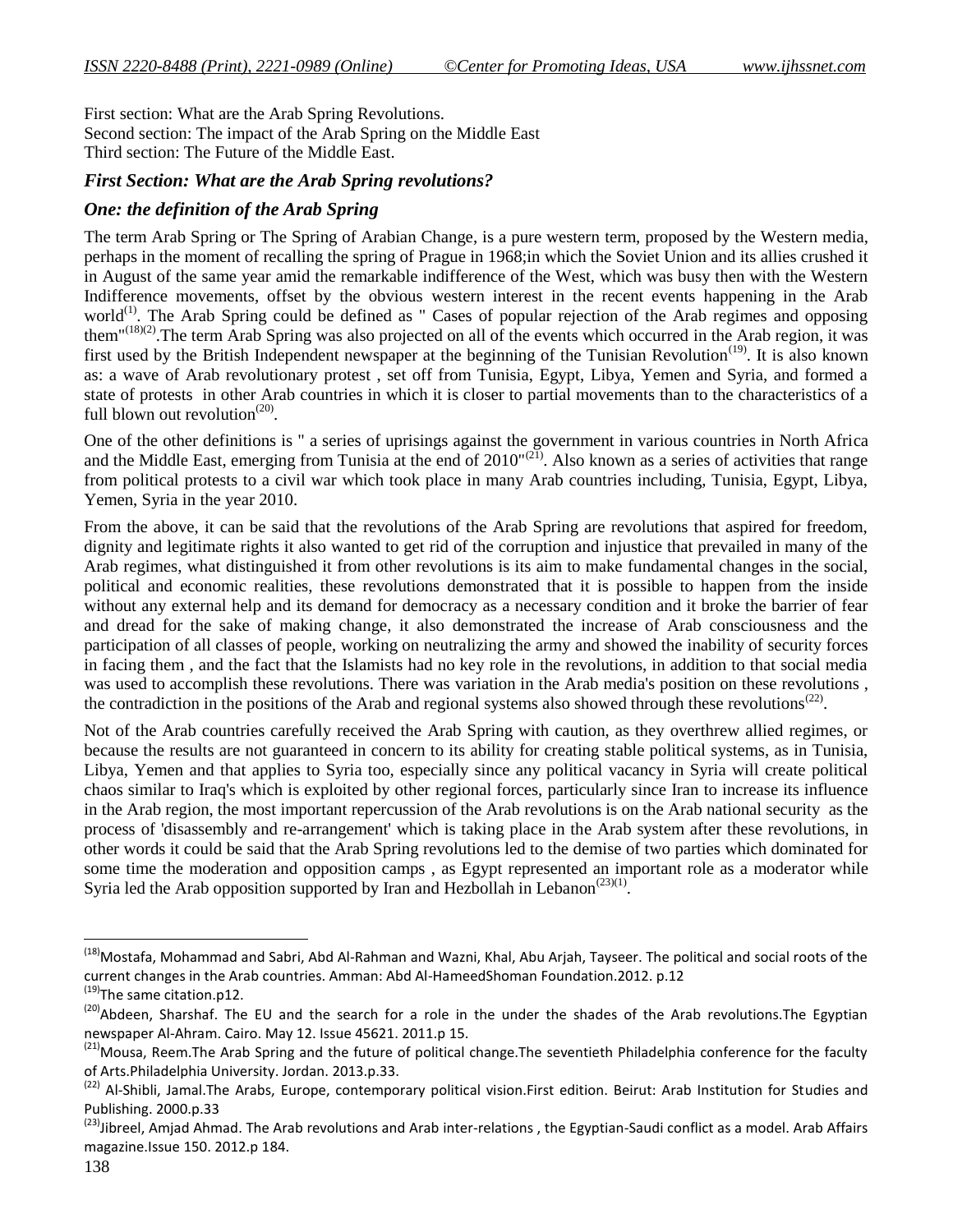Since the start of 2011 the Arab System has been going through a clear phase of change, as a result to the Revolutions in Tunisia, Egypt, Yemen, Libya and Syria, as the region is witnessing a state of conflict which has affected Arab-Arab relations, there are regional powers and international others waiting for the opportunity to dismantle the Arab ranks and keep them in a cycle of violence and political and security turmoil in order to accomplish their interests and objectives in the area, which seems to be going through a dangerous turn especially in the transitional phases which has yet to witness stability , but on the contrary is witnessing chaos and protests.

The Arab Spring affects Arab-Arab relations which could be summarized as follows:

- A. The nature of the transitional phase which some of the Arab countries are going through as in Tunisia, Libya, Egypt and Yemen is reflected on the Arab system which is controlled by a state of chaos, confusion and anxiety and this creates a suitable environment for the rise of inter-Arab relations.
- B. The reflection of Arab Spring revolutions on the future of Arab- Arab relations depends on the nature and the level of impact these revolutions has on the Arab internal and political situation, and the promotion of inter-Arab relations depends on the path s taken by these relations in the aftermath of the revolutions and in this context, it is necessary to activate the role of the Arab league and modernize its structure for it to be able to keep up with the regional and international developments.
- C. Most of the current Arab media is concentrating on the Arab-Arab issues by giving support to one of the partiesfeuiding instead of focusing on developing solutions and carrying out reforms.

### *Two: The level of external interference in the Arab region issues.*

The level of external penetration in the Arab system increase after the Arab Spring, and the Arab Spring revolutions did not occur because of the pervasive external forces, indeed those forces were surprised by it, but they regained their balance soon after and intervened in the Arab Spring revolutions path, as for the Western countries have turned the page on traditional Western projects which compete with the Arab system after the bipolar system , such as the European-Mediterranean project, the Mediterranean Union project , and even the project of the Middle East in its traditional form , which is built on the economic cooperation between the Arabs and Israelis, all of these projects were replaced by a new Western project characterized by essentially being sectarian in its nature, a forward-looking project revolving around the saying " the optimum for the conflicts in the Middle East is not be only government against government, but communities against each other, meaning instead of the conflict between Iran and Saudi Arabia, let the confrontation be between Islamic sects, as it is a direct feud with further reach".

The other dimension for this Western project divides the Arab system like a new Sykes-Pico division shaped around the distribution of oil and locations, starting with Libya and Iraq and what will proceed them from countries, Libya's oil was distributed with true excellence with rates of 30% for France and 20% for Britain, and other rates for Italy and the United States. With respect to the locations,

there is a US fleet base in Tripoli, and a CIA center in Benghazi, as the united States quickly adjusted their polices that it regained its influence with the arrival of cooperative powers to the rule, they also guided the Arab spring in the direction that achieves their interests, and for the first time the NATO was able to overthrow an Arab regime by military force, a fundamental shift that foreshadows the transformation of the alliance to a guardian for the Arab Security in the context of looking forward to assuming this role on the global scale as an alternative for the United Nations<sup>(24)</sup>.

As for Russia and China they have strongly and unexpectedly entered to the heart of the Arab system equations, as the Arab had the notion that they were not interested in the Arab politics, but in the context of the Syrian crisis they strongly intervened to prevent the western project which was supported by Gulf cooperation Council (GCC )and the Arab league to overthrow the Syrian regime, indeed, the future of the Arab system will depend greatly on the policies of those two countries, for if the Russian and Chinese vision prevails, a new Arab regional system will emerge, as for the future of Arab structure will depend on the outcome of the intervention of both countries in the Syrian crisis which will threaten of the return of bilateral or multilateral polarity.

 (24) Jibril, Amjad Ahmad.the same previous reference. p.185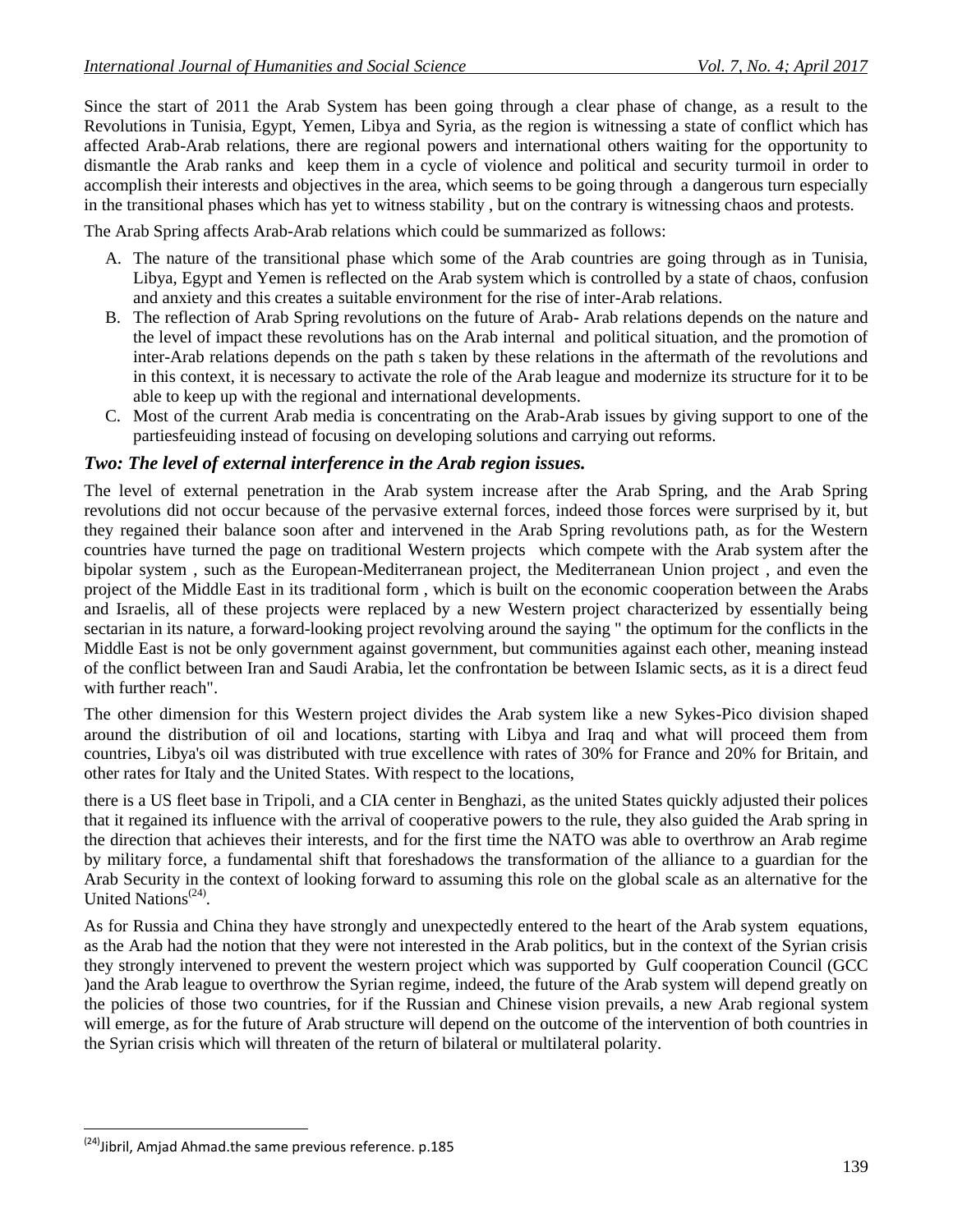The Arab Spring led to a significant decline in the centrality of the Arab system, compared to what it was at the end of bipolarity as this system no longer has the importance it had at the time, this is seen in the new policy announced by the US Secretary of State (Hillary Clinton) on 11 November 2011 as the movement towards Asia, as the move towards Asia does not mean neglecting the Middle East, But it is obvious that the Middle East including the Arab System is no longer the focus of attention for the United States, and the marginalization of the Arab system is evident at two dimensions, the first is embodied by the marginalization of the Arab -Israeli conflict and escalating the Arab-Iranian issue ,as well as the sectarian Sunni-Shiite conflicts in the interests of other regional powers (Israel) and international powers (The United States and the European Union)<sup>(25)</sup>. The other dimension lies in the marginalization of the Arab system which strikes it in the core, as it is related to the marginalization of the oil and natural gas, which are the two most important resources for the Arab region, as the centrality of the Arab region depends on the oil exporting Arab countries to have oil reserves equivalent to twothirds of global reserves, and thanks to these preserves those countries accumulated financial surpluses enabling them to influence the regional interaction<sup> $(26)$ </sup>.

## *Three: The roles of traditional and new forces in the Arab system*

In the wake of the Arab Spring revolutions the roles of traditional regional forces changed and new forces to the Arab system operations, as the rational forces are divides into two types Arab forces and ,non-Arab ones which are located outside the Arab system but play internal roles, as for the Arab forces we can say that as a part of the marginalization process their role declined especially Egypt; after being fully engaged in trying to seize the revolution and direct it in favor of the Muslim Brotherhood movement on the other hand civil forces worked to resist this orientation. In contrast the Saudi role ascended along with the rest of the GCC countries as they sought to play an active role to stop the spread of the Arab spring revolutions to its territory, and fill the void left by  $Egypt^{(27)}$ .

As for Iran it merited from the fall of the Mubarak regime in Egypt which was the most hostile regional system towards it, It also sought to open the contact channels with the new regimes in the Arab systems , but did not pan out as it was faced with a sectarian wall which was fueled by the United States, and employed by most Sunni powers in the region, including Al-Azhar which felt that all rapprochement with Iran is only opening the way to the spread of the Shiite sect, but Iran continued its role, based on its control of Iraq and its transformation to a nuclear power capable of enriching uranium, the explicit Iranian interference in the Syrian crisis came to bring Iran back to the heart of the Arab system, as it helped the Syrian regime to survive, and if Iran succeed in doing so, they will play a pivotal role in the Arab systems in the oncoming years<sup> $(28)$ </sup>. As for the new forces in the region one of them is NATO, which appeared in the Arab system for the first time by introducing Atlantic - Mediterranean initiative in 1994 a discussion between the NATO, a number of Arab countries on the Mediterranean and Israel, and then through its role in Iraq after the US invasion in 2003 by contributing in training the Iraqi forces, then by pitching the Istanbul cooperation initiative in 2004

whereby four Gulf states Kuwait, UAE, Bahrain and Qatar cooperated with the alliance, but after the Arab Spring revolutions the NATO interferes for the time to conduct military operations in the heart of the Arab system, through the role it played in the destruction of the Libyan forces under the guise of protecting Libyan civilians from these forces, and after the operation the alliance began practicing roles in Libya as part of training the Libyan forces, and then the alliance came to be a directly active participant in the Arab system<sup> $(29)$ </sup>. The Islamic movements in its various factions entered the field of exercising overt political action, including the formation of political parties, those factions ranged between those who were excluded from political actions which include the relatively moderate movements such as the Muslim Brotherhood, Salafi movements like ( The Salafist call) and movements of Salafi Jihadist such as Al-Jemaah Al- Islamiyah in Egypt, in addition to the Judicial Islamic factions that were distancing themselves from politics such as Sufi movements .

p.25.

 (25) Haykel, Mohammad Hassanein. Haykel's conversation with the pyramids in September 23.2012.p.22.

<sup>(26)</sup>Moharb, Mahmoud.Israel and the strategic changes in the Arab world.Political Strategic in the Arab WorldStudies Center. 2012. p38

<sup>&</sup>lt;sup>(27)</sup>Moharb Mahmoud.Same refrence.p.39.

<sup>&</sup>lt;sup>(28)</sup>Khawaja, Mohammad. America and Israel and the Arab Movement.The East Affairs magazine. 2011. p76.

<sup>&</sup>lt;sup>(29)</sup>Kushk, Ashraf.NATO's new partnership to intervening in the Arab crises.International Politics magazine.Issue 185. 2011.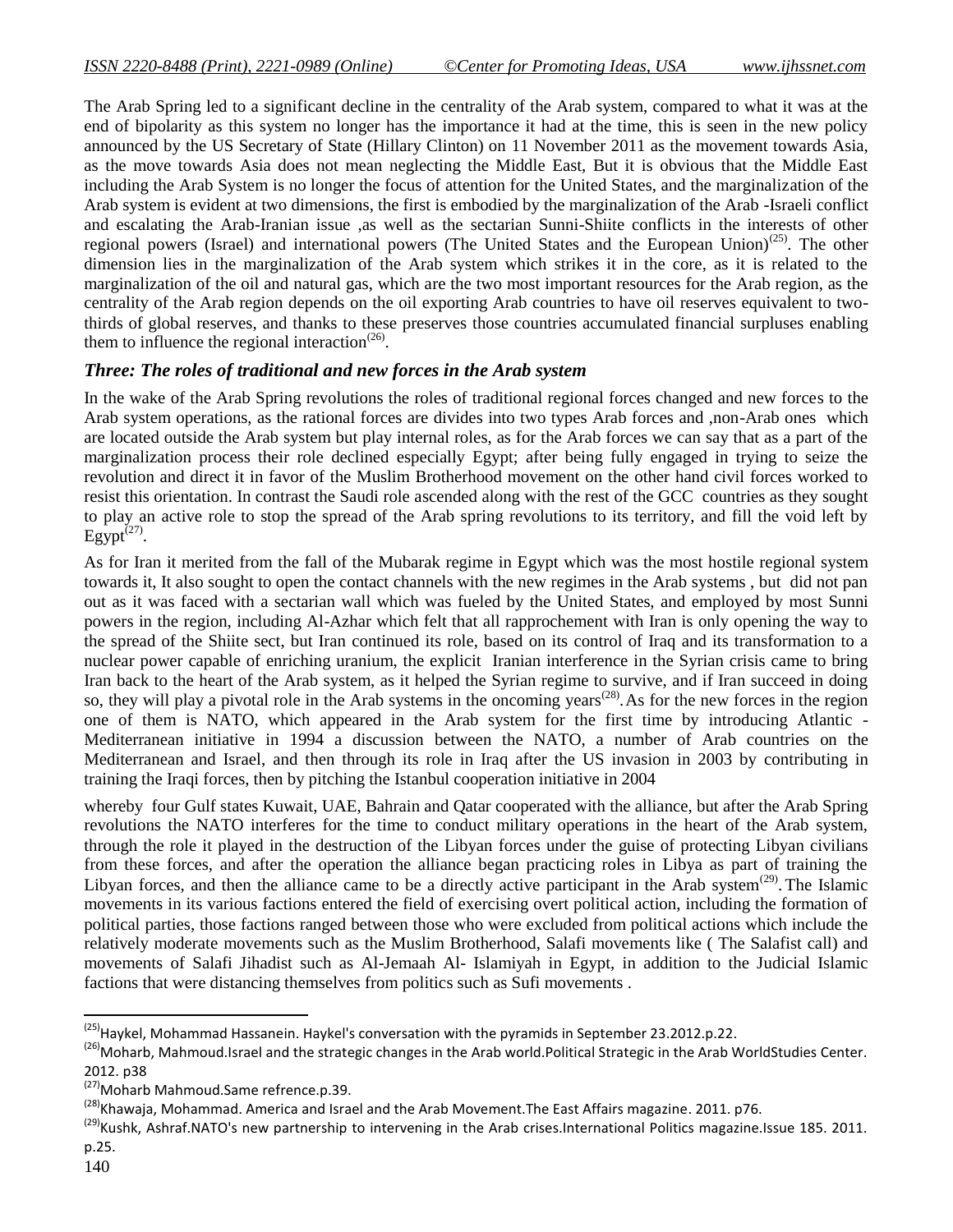All of those factions established political parties with which it entered the realm of elections, and for the first time the Salafi Jihadist movements were active in the hearts of the Arab system, using violence as in what happed to the role that Al-Qaeda assumed and is still assuming in Sinai ,in Syrian and before that in Yemen<sup>(30)</sup>.

## *Second section: The impact of the Arab spring revolutions on the Middle East*

The Arab spring revolutions had impacted the Middle East greatly and that shows through:

A. The international and regional interventions in the Arab affairs especially the countries involved in the revolutions.

B. Breach of the national Arab security starting from Iraq, through Yemen and to Syria.

C. Preoccupation of the Arab armies in the internal affairs, as for the Egyptian army, it was tasked to restore the security and stability in the country; in Syria, the Syrian army is still fighting a number of different rebel groups; the Yemini army is occupied with its war with Al-Qaeda groups in the county, and finally in Iraq the Iraqi army is fighting its battles with both Al-Qaeda and ISIS groups.

D. The deterioration of the security, social and economical conditions in the countries involved in the Arab spring, because of the violent demonstrations and protests which happened in the region.

E. Erosion and depletion of the Arab military in maintaining the internal security in Tunisia, Yemen, Egypt and Syria.

The impact of the Arab spring revolutions was dangerous and terrifying on the neighboring countries to Syria, as the Syrian revolution led to the migration of millions of refugees to the geographically nearby countries ( Turkey, Lebanon and Jordan) , those refugees had an effect on the security, social and economic aspects in both Lebanon and Jordan, which led to an unstable situation, which could at any moment explode in the two countries, the instability is caused by the multiple terrorist groups found on the Syrian arena, and the fear of some of their individuals gaining entry to Jordan ,as in what happened in Lebanon, and then God forbid them doing a number of bombings to shake the security and stability throughout Jordan, there is also the fear of the dormant individuals who follow the Salifist jihadist movements in Jordan, as they start their works by rattling the security and this is what these gangs threaten every now and then. what becomes clear from above, is the huge impact the Arab spring revolutions had on the spread of extremism, it also gave way for international and regional powers to intervene in Arab affairs, also the Arab security became widely breached , which poses a serious threat on the Arab regional security in the light of the different parties which are intervening in the Arab spring revolution countries, this aggravation of the political, social and economic situations led to the build up in the Arab societies, that when given the chance to express this tension , arose angry which led to the distortion in the security and political situations and raising the roof of the popular demands until it reached the ruling-leadership which were deemed the reason behind bringing those societies to this extent of humiliation, subservience and dependency.

Iran is seeking to dominate the Arab system by intervening in Arab affairs, so it intervened in Iraq and its affairs so the security of Iraq became linked to the security of Iran, and the interferences in the Syrian affairs are strategic interventions , because Iran sees that its security is from the security of Syria; Syria plays the role of opposition in the issues of the middle east, and it represents the forefront of resistance and objection, so the support of Iran to Syria stems from the strategic interests of both parties. The political situation and security in Syria significantly impacts the Arab regional order as the inability of the Arab system in solving the Syrian issue became clear, this system even through its foundation the League Of Arab States has not been able to put an end to the Syrian tragedy, this Arabian vacancy in taking part in Syria led to the involvement of Iran in Syrian affairs which only heightened and escalated the conflict , and kept it going, as the Syrian regime was supported politically, economically and militarily by Iran. These international and regional interventions in the Arab spring came late, after the revolutions surprised both regional and international circles, the intrusions came after the size of the revolution, its goals and demands became clear; those intrusions were motivated by gaining those new leaderships to their advantage, and then through those leaders these external powers could take a hand in the internal affairs accomplishing their goals.

 (30) Rajab, Eman.The new players, and the patterns and roles of actors from outside countries in the Arab region.International Policy magazine.Issue 187.2012.p.38.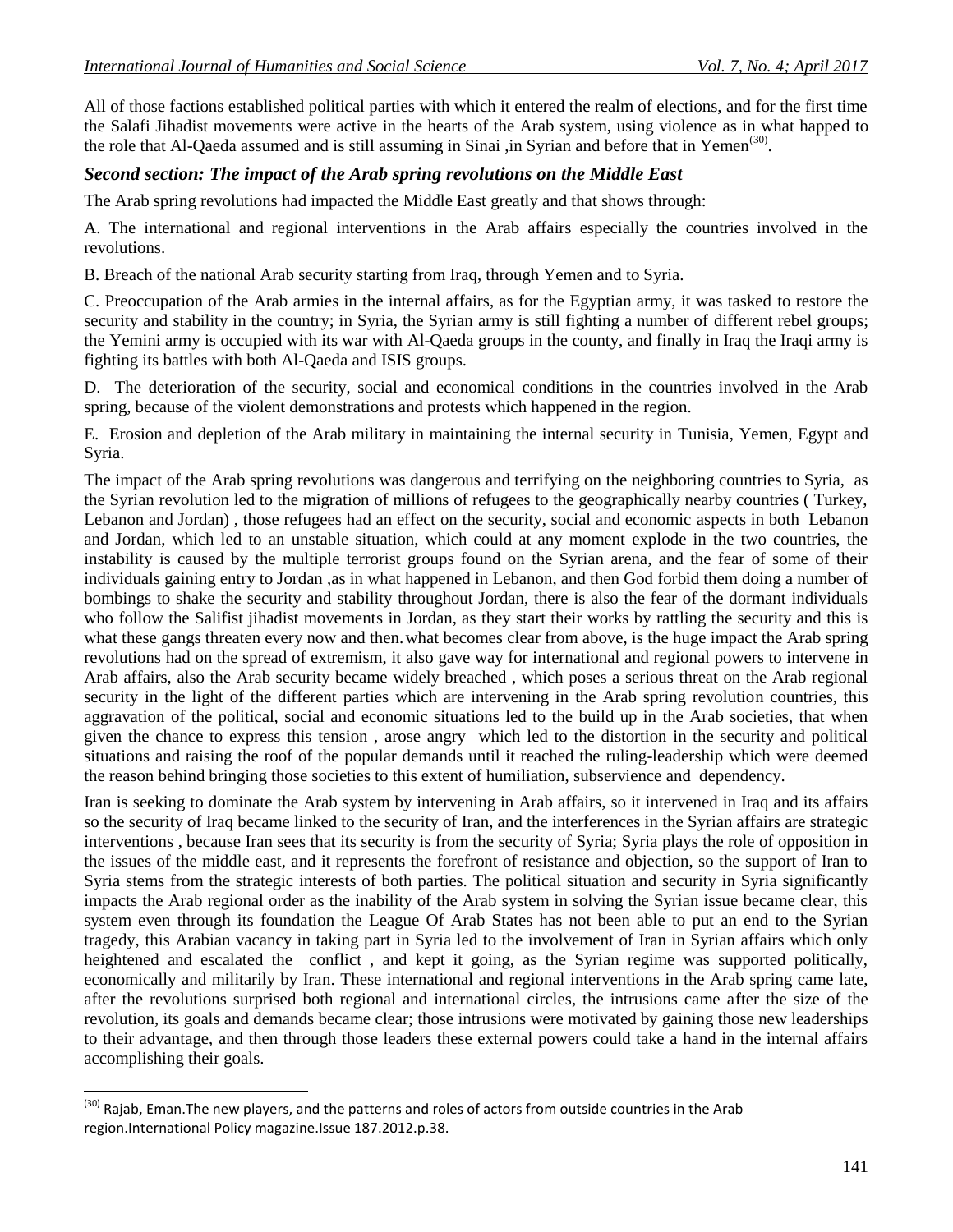In the light of these changes and developments that the Arab region went and is still going through , the Arabian countries are in a state of disintegration, weakness and instability, this led to an event of failure and breakdown in some Arab countries as the official Arabian system became ancient, without the capability to defend itself or make an impact within its internal units<sup>(1)</sup>, indeed the Arab reality is in a state of tension and suffering in the face of challenges and dangers that surrounds it, wither it concerns the Arab reality itself and its internal situation, or what concerns its relationship with other countries on the regional and international level, making it as system unable to solve a lot of the issues and files which has been suspended for a long time, as a result of the absence of a real political administration, clear vision and political plans when it comes to taking a decision in the Arab countries, but the most important this is its inability to formulate a clear and specific strategy which aims to strengthen the collaboration,<sup>(31)</sup> increase the resources, and unleashing abilities on strong and firm foundations of cooperation and solidarity<sup>(32)</sup>. The popular protests and the Arab revolutions revealed many of the weaknesses of the Arab league through its attitude and failed management of these uprisings, this shows through  $(33)$ :

1. The big gap between the Arab league which supports the Arab regimes against the public, as the issues of democracy, freedom, representing human rights and change are not top priority concerns of the Arab league, and as the pact states that the league's role is to confirm the states leaderships without interfering in its affairs.

2. The Arab league sought to solve its issues and internal affairs with the help of external powers, and that is clearly represented in what happened in the Libyan crisis, when it asked the international security council to intervene in solving the Libyan issue, there was also a heated debate on taking a similar international help to settle the Syrian case, the Yemeni issue is another example as it was settled by the Gulf initiative  $(34)$ .

3.There is a big appeal for some of the Arab countries toward the regional groupings which could be considered the alternative to the Arab league , like the invitation from the Gulf Cooperation to include Jordan and Morocco to it, and some other groupings(35).

4. Most of the participating countries in the league has sultanate regimes which makes it difficult to consider the Arab leagues' decisions as ones to support democracy, so the democratic stance of the league is only the product of the pressures of the Arab revolutions and how it benefits the participating countries, and in return those decisions compel each member of the league to think of change and how it support their interests.

5. The Arab leagues' move toward the Syrian crisis is only an accidental awakening , as it only came in line with the recent developments produced by the Arab spring revolutions(36).

6. There is a great impasse facing the Arab would, which is represented in the inability of the Arab league and it's absence in taking the active role which is required of it in solving its own problems without any external interference.

The Arab revolutions which the Arab region witnessed led to a partial change in the pattern of performance of the Arab league with these revolutions, and with all of this the Arab league did not take advantage of this change and development; without a statement in its pact to enforce this role for the league , this limits its ability and efficiency in solving the leagues problems on its own, that's why we should enhance the role of the Arab league and increase its affectivity in real change even if that took the modification of some of the terms in the charter which it was established on $(37)$ .

l

<sup>&</sup>lt;sup>(31)</sup>Eied, Mohammad Badawi. Aginst Systems?Interventional roles of the Arab League in the regional crises.International

politics magazine.Issue 18. Cairo. January 2012. p24.<br><sup>(32)</sup> Rashid sameh, The harvest of the Arabian spring in its first year, arabian affairs magazine, issue148, Qairo,winter2011,p16-19

<sup>&</sup>lt;sup>(33)</sup>Al-Habbas, Khaled Bin Nayef. The Arab regional system and the neighboring powers.Arab Affairs magazine.Issue 148. Cairo. 2011 Winter. p 195-196.

<sup>&</sup>lt;sup>(34)</sup>Abd Al-Kareem, Ibrahim and others. Estemating the position of the Arab revolutions.Middle East monthly.Middle East Studies Center, Issue 23. Amman, Jordan. First Edition. 2012. p75.

<sup>&</sup>lt;sup>(35)</sup>Abd Al-Kareem, Ibrahim and others. Same refrence.p.75.

<sup>&</sup>lt;sup>(36)</sup>Abd Al-Fattah, Basheir. The Arab League and the Arab Spring hurricane.Arab Affairs magazine.Issue 151. Cairo. 2012 Autumn. p82-83.

<sup>&</sup>lt;sup>(37)</sup>Ali, KhaliedHanafi. Un-uniified country: Changes in the form of the country in the stages after the Arab revolutions. International Politics magazine extension.issue 189. 2012.p6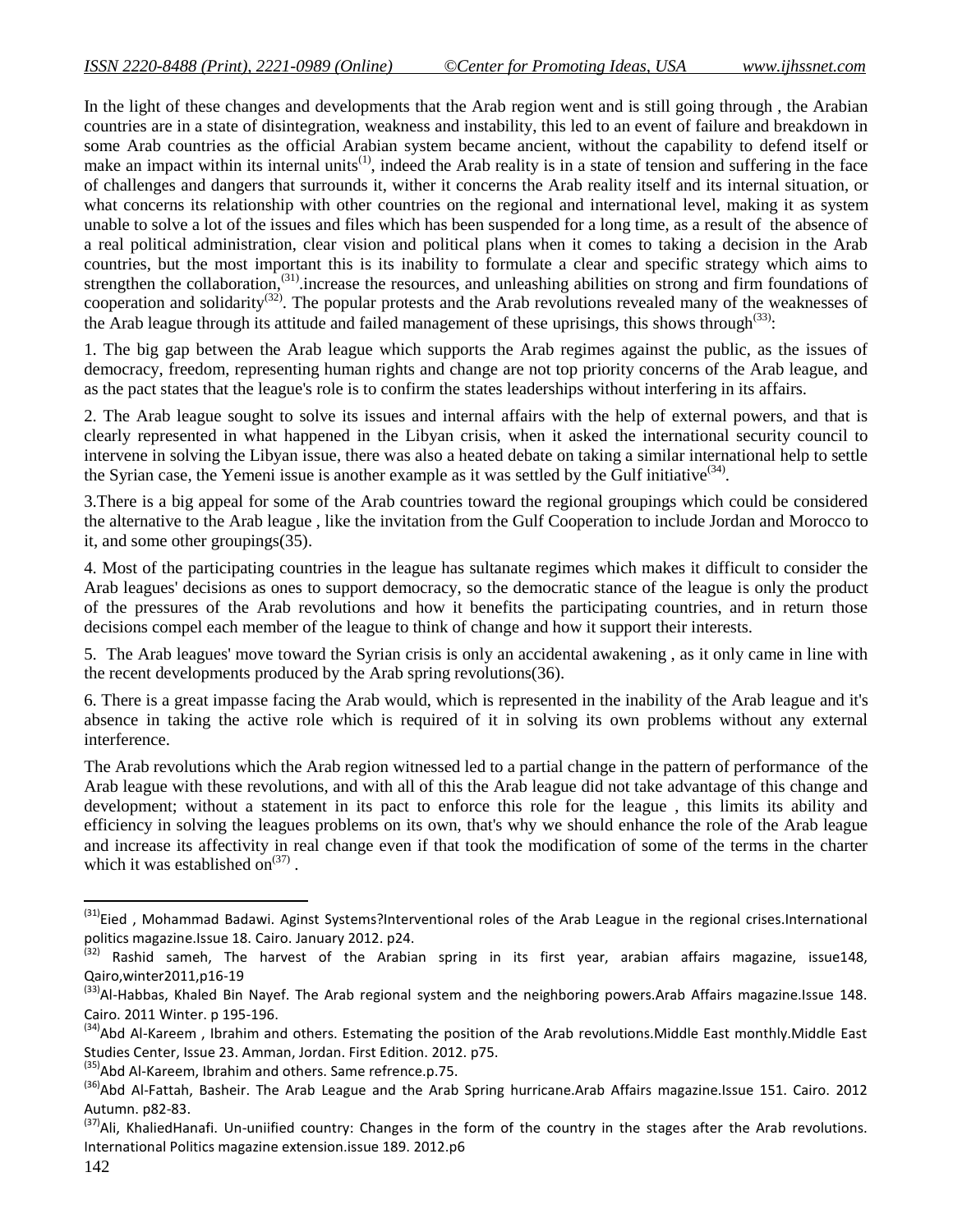# *Section three: the future of the Middle East*

 $\overline{\phantom{a}}$ 

As a result of the protests in the Arabian region a lot of questions arose overcoming the scenarios about the failings of the collapse of the political systems and the possibilities of the continued state of unrest, to more complicated scenarios concerned with the future of the region, as the Arabian countries could not deepen the concepts of citizenship, justice, and freedom or accommodating ethnic identities and accents, the people's demands which led to the collapse of the political system in Libya, Syria and Yemen are the same reason which led call of a review of the shape of a united country in favor of states each has its own self management, which limits the dilemmas of marginalization, the suppression of ethnic freedom and fair distribution of wealth, this all depends on different factors like the wealth of the country and social and political structure, and the pervasive interests as well as external factors<sup>(1)</sup>, or it could be enough to transform the shape of the political power toward decentralization taking it as a ruling strategy and as a guarantee to not reproduce those domineering regulations which failed to meet the needs of the community and failed to accomplish national integration, however to dispense of the patterns of the central rule there must be appropriate conditions which provides the balance between social and political powers, in addition to constitutional and legal ground , for if it fails it could lead to the disintegration of the country into small states<sup>(38)</sup>.

The challenge that the Arabian county faced made it a must for everyone to find a proper and clear form to overcome the historical, social and political situations it's facing and the developments it goes through to reach a dependable state of maturity on which we can build the country for it would be vulnerable for destruction otherwise, as the emergence of the revolutions against the Arab systems is a product of centralization and failing to contain the political conflicts, as well as the conflicts between the different groups which were faced with extreme violence for their demands, and thus it failed to accommodate other groups through the use of specific mechanisms to solve internal political and social disputes, perhaps the mechanisms used in the Arab region to deal with such disputes are not new but they present a way to deal with them and stops it from raising and causing more outbreaks to avoid the failure of the country and political shred as a result of internal, regional and sectarian conflicts.

### *The continuation of the united shape of the country with reconstructing the nature of the power and rule*

The supporters of this trend sees that the united country is not a failed scheme, in fact it accomplished a number of achievements, but it was marred by the diversion of its natural path by taking on the colors of tyranny and undemocracy, therefore we can fix that issue by reorganizing the shape and the nature of the ruling powers and their pole in making and performing economical and social policies, and regardless of the rebelling foundation against the unified central state and its inheritance which is trying to reconsider the shape of the country, for the shape of the unified country ' in the eyes of its supporters' still represent the subject of any change, it also represents the incubator and the sponsor for the national groups, and the process of settling internal conflicts and disputes is an institutional process and is accomplished by building a strong and unified country, therefore necessity is the reason why we need to the shift in the shape of power and the nature of the ruling regimes as a grantee against the production of a tyrannical power, abolishing the boundaries between the country and political system, through different processes like adopting demonstrative decentralization or consensual democracy<sup>(1)</sup>. As consensual democracy operate according a mechanism which represent all components of community and the relative distribution of political and economic resources, and adopting an electoral system based on a proportional representation facilitating a collation government, where all different groups enjoy the right to veto power, or to object on the decision which affect those groups in all aspects but especially in both cultural and educational fields $^{(39)}$ .

Lebanon is considered the first Arabian country to apply consensual democracy, then Iraq in the year 2003, and even with the flaws in application that lies in the government instability and the reluctance to solve important issues, the consensual democracy remains as an available mechanism to deal with the escalation of conflicts and internal disputes, and as a way to keep the unity of the country.

<sup>&</sup>lt;sup>(38)</sup>Mukhmier, Mariam Waheed. Non-Centralized power, the shift in power in the phase after the Arab revolutions. International Politics magazine extension.issue 189. 2012. p13.

<sup>&</sup>lt;sup>(39)</sup>Hussein, Alwan Hussein. Building the country and national unity in Iraq. Annual Scientific Conference of the faculty of political Science papers, University of Baghdad. Political Science magazine. Issue36. 2008.p157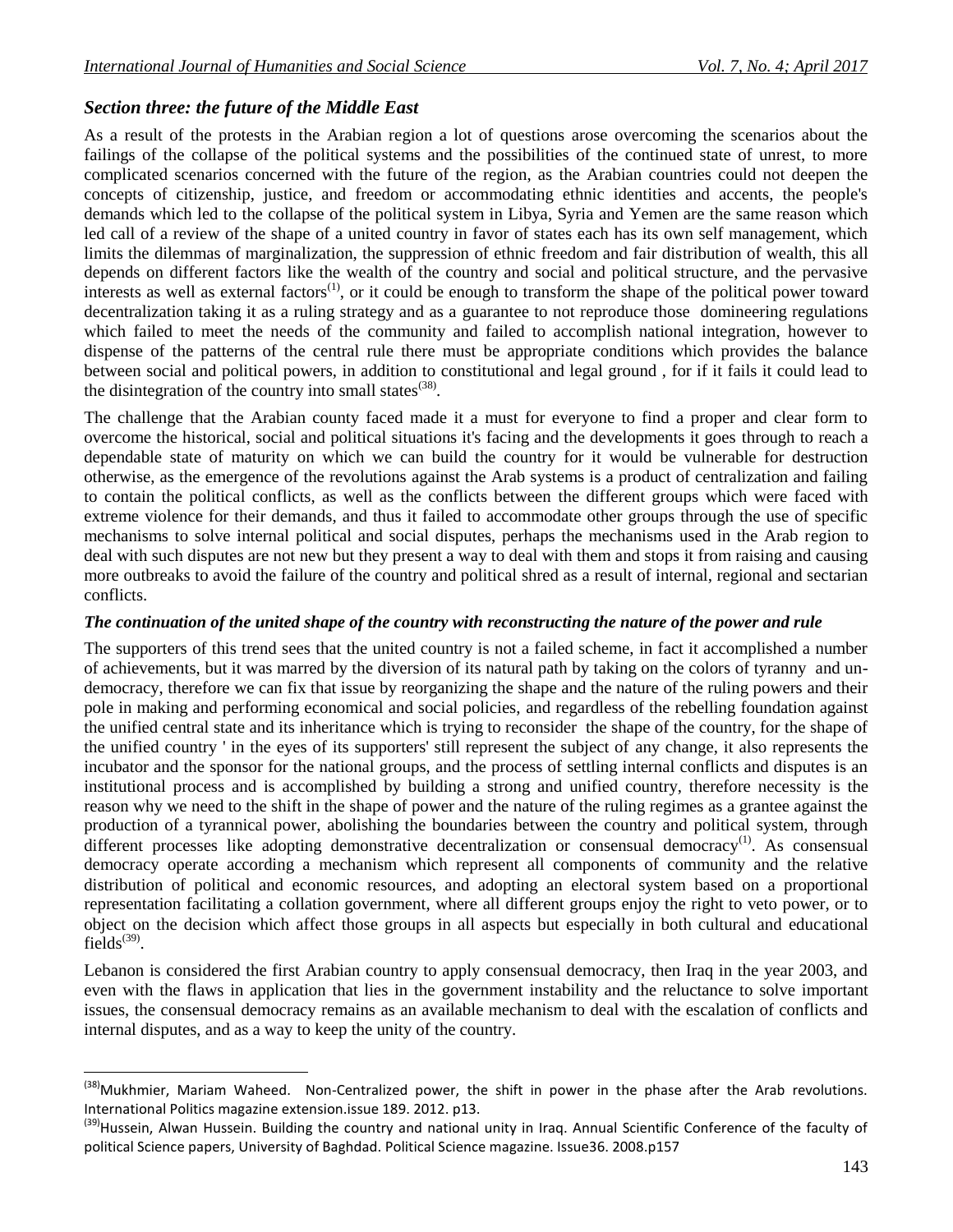The second mechanism lies in reshaping the political system, and the authorial power of central government through directing to a system of administrative decentralization and strengthening its foundation and necessities. The Arab countries failure is attributed to its sever foundations, and the expanse of its functions and duties, also the countries' inability to meet the demands of the different parts and groups of community, as the adoption of a decentralized system leads to more efficiency and achieves equality of resources and power, and reduces the tension between the different individuals and groups in the society, and thus achieves stability <sup>(40)</sup>.

#### *There are three possible scenarios for the countries in the region, as follows:*

**One: The Islamic Middle East:** this scenario is built on the possibility of the success of some Islamic political powers in reaching the role of authority, according to this scenario the political Islamic powers which had been excluded from the political field, or at least had been marginalized in most of Arab countries, will be able to breach the current systems, and carry out bloody upheavals to take revenge on the political powers which demonized it, excluded it and legitimized it's blood. The success of this scenario is attached to attach to the following conditions: first: if Islamic power in achieves success in a country - for example- Egypt, it will be followed by Islamic revolutions in most of the adjacent countries. Secondly: If the Islamic state 'ISIS' succeed in resisting the military strikes against it from the union countries, taking root and triumph in the Syrian and Iraqi territories, marginalizing the Shiite's power in these two countries, oppressing all of the other Shiite sects in the Arab gulf and Lebanon. Third: The success of Sunni Islamic powers, by working together and not falling in the trap of internal conflicts. The fourth and final condition: gaining both international support (America) and regional (Turkey) so it could root itself in the region. In the light of all of the developments that are happening in the Arab region, and in most of the Arab countries, this is a very weak and unimaginable scenario which would be hard to accomplish in the next stages  $(41)$ .

**Two: the democratic Middle East:** This scenario is built on the uprising of real democracy in the Arab countries, and the success of this scenario requires the availability of real political will from the Arab nation for change performance with accordance of strong foundation which help to build a modern and real democratic foundations. Even though this scenario still plays in the minds of many the region's youth especially those who lived through the events of 2011, however the difficulty of achieving this scenario depends on the fact that the national and regional support for this second wave of Arab or middle eastern revolutions will be limited in the light of the high cost of the continuing changes in the field's foundations. As well as the absence of the political and economical substitutions for the powers which dream of change in the region, also it's limited friction with the masses, it's inability to develop frameworks to crowd and engage, in addition to the impact of political oil factor in keeping those conservative situations and supporting traditional power which distance this scenario from this account.

**Three: The Sectarian Middle East:** This scenario is based on the continued fragmentation and division of the Middle east countries between two axes; the Sunni power, led by Saudi Arabia and Turkey with the support of Egypt and the Gulf countries, who stand in opposition to Shiite camp, led by Iran with the help of its traditional allies in Lebanon, Syria, Iraq and Yemen, where those who are Christian or not Muslim will be marginalized. In this scenario the Americans are unable to reach a final deal with Iran. This scenario remains as the most susceptible in the light of the complications in the Middle Eastern scene, what with the quadrupled competition between America, Russia, China and Europe toatract allies in the region. This scenario will benefit four main parties, the first one, is the regional conservative power in the Arab gulf, the next party are the regional non-state actors especially the strict and terrorist movements, the third party is represented by military generals and internal security, the fourth and final beneficiary party from these disputes is Israel $(42)$ .

 $\overline{a}$ 

<sup>&</sup>lt;sup>(40)</sup>Mous'ed ,Nevine. Religious, sectarian and ethnic conflicts in the Arab world.The Arab Future magazine.Arab Unity Studies Center. Beirut,.Issue 364.2009.p.74.

 $^{(41)}$ Mous'ed, Nevine. The same reference..p.75.

<sup>&</sup>lt;sup>(42)</sup>Mawloud, Mohammad Omar. Federalism, and applicability as a political system, Iraq as a model. University Cooperation for publication and distribution.First edition. Lebanon. 2009. p.146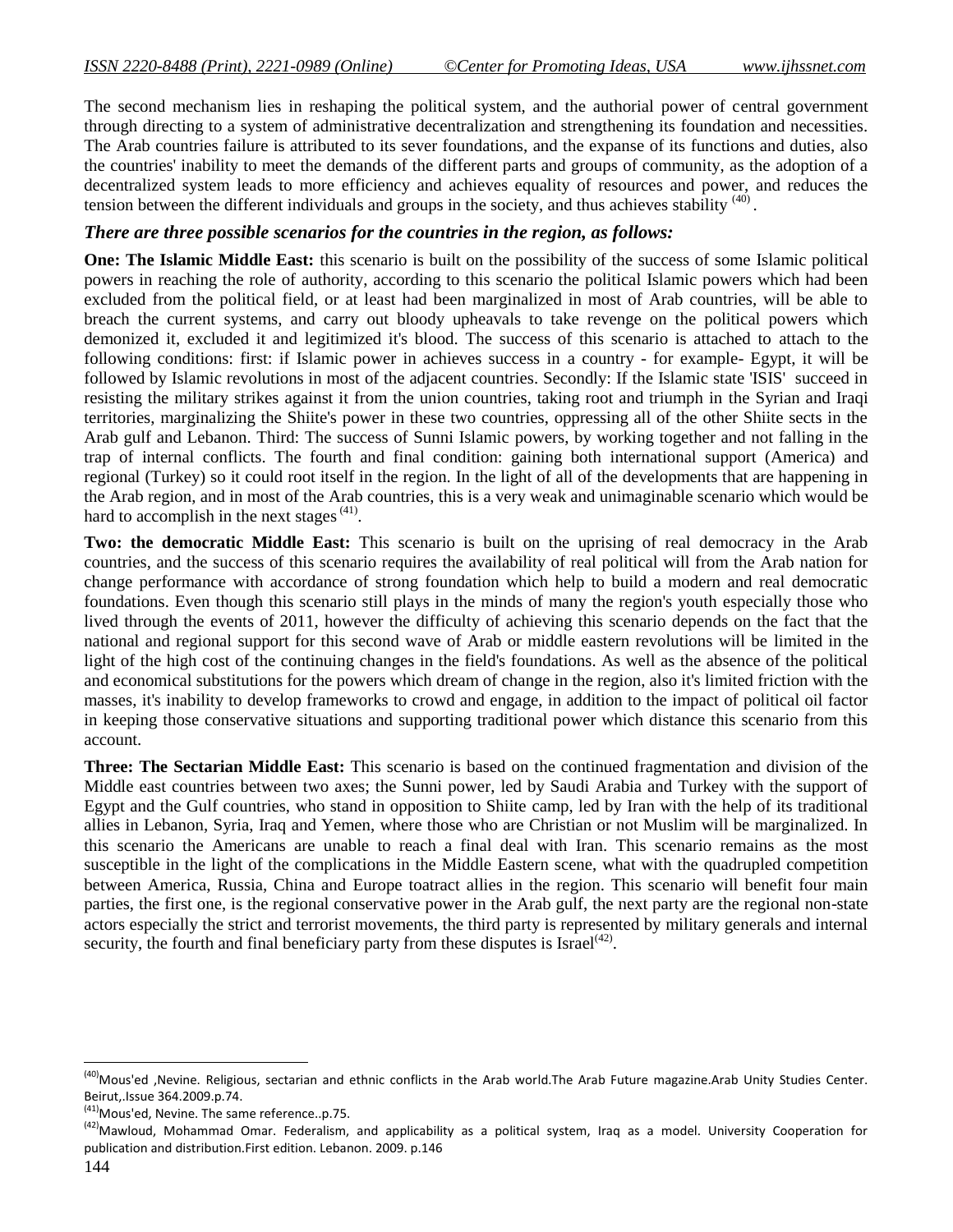# *The conclusion*

The relationship and the interaction between the Arabian system, the Middle Eastren national system, and the international system is ruled by two key sectors; the first lies in the agenda of this system and its central case (the Palestinian case), the other sector is the Egyptian leadership for this system especially in the fifties and sixties of the twentieth century, when Egypt directed its main interest to the privacy of the Arabian system, also to preserve and promote it by calling for Arab unity, and making sure it's not lost in the broader regional system interaction as well as the interactions on the international system . While Egypt directed its main attention to both issues of Arab unity and Palestine, it was defying the policies of international alliances, and refuses to engage with them claiming positive neutrality for third world countries and then non-aligned policy.

The special circumstances in the Middle East led to some tensions in the relationship between the Arab system and both of the regional Middle Eastern and the international systems, for when the international system was witnessing important developments its structure after the fall the bipolar system, with the entry of new actors in its membership, turning it from only a regional system with only the memberships of countries, to an international system which combines the membership of countries in one hand, and the membership of many of organizations and bodies with strong influence in regional politics, like regional organizations, multicultural companies, World Trade organization and G20, for the new international system, which temporarily leaned towards a more unilateral character, then transformed into something more 'Non-polar', hoping to head to a multipolar system . The international system witnessed an important prominence for the regional role on the role of national country, where the countries in the same region competed for interaction, and sometimes their relationship between the same region overcame their relationship with the leadership of the international system and its international organization ( The United Nations)

# *The Results*

The countries in the Arab region became more pragmatic in managing their foreign relationships, including their relationships with the countries which poses a threat, these developments makes it unrealistic to consider the possibility of split in the region to both rigid and fixable entities, as these categories no longer work because of the interactions happening in the Arabic region, as it's clear that the lineup is not fixed and is connected to certain issues, without effecting the other regional matters.

As a result of the changes that the Middle east witnessed and is still witnessing, the Arabic region will be witnessing in the near future some radical changes in the alliances and it may reach the borders, as it seems that the changes after the 'Arabic spring' will be sever on the nations of the region, it will also see the decline n the role of the national country in favor of armed groups which are gaining momentum in the framework of facing the violent part of the national country, which will be accompanied with a phase of security chaos as what the Arab spring countries are experiencing.

Generally it's not expected that an out or a solution will be found in the near future for the Syrian, Iraqi or Lebanese crisis, due to the depth of the need for change, and the accumulation of previous crises which were only fed by the recent crime. We should not wait any political solution before we accomplish a military triumph over the center of evil, and it's expected to commit humanitarian purgation crimes on a big scale in the next phase (which will be the worst in value) in this conflict, it seems.

Even with the disintegrating and divisive route that is happening in the Middle East region and in most countries, it's predicted that the region is heading to unity in the end, due to the overlap of its components and the complexity of interests, as each divided section is limited to itself and is unable to proceed, and the division of Syria according to the regional influence could be another initiator to up the support given to the revolutionaries , in addition to opening its borders with the neighboring countries, and uniting the region in a different future.

# *Recommendations:*

- The call for reform of the structure, legal, and political for the Arab league improving its role and enhancing the responsibility assumed by it, also supporting the Arab league as an Arab national organization which maintains the unity of the Arab in their decisions and vision to enhance the unity between the member countries, solidifying the political, economic and social communion between them.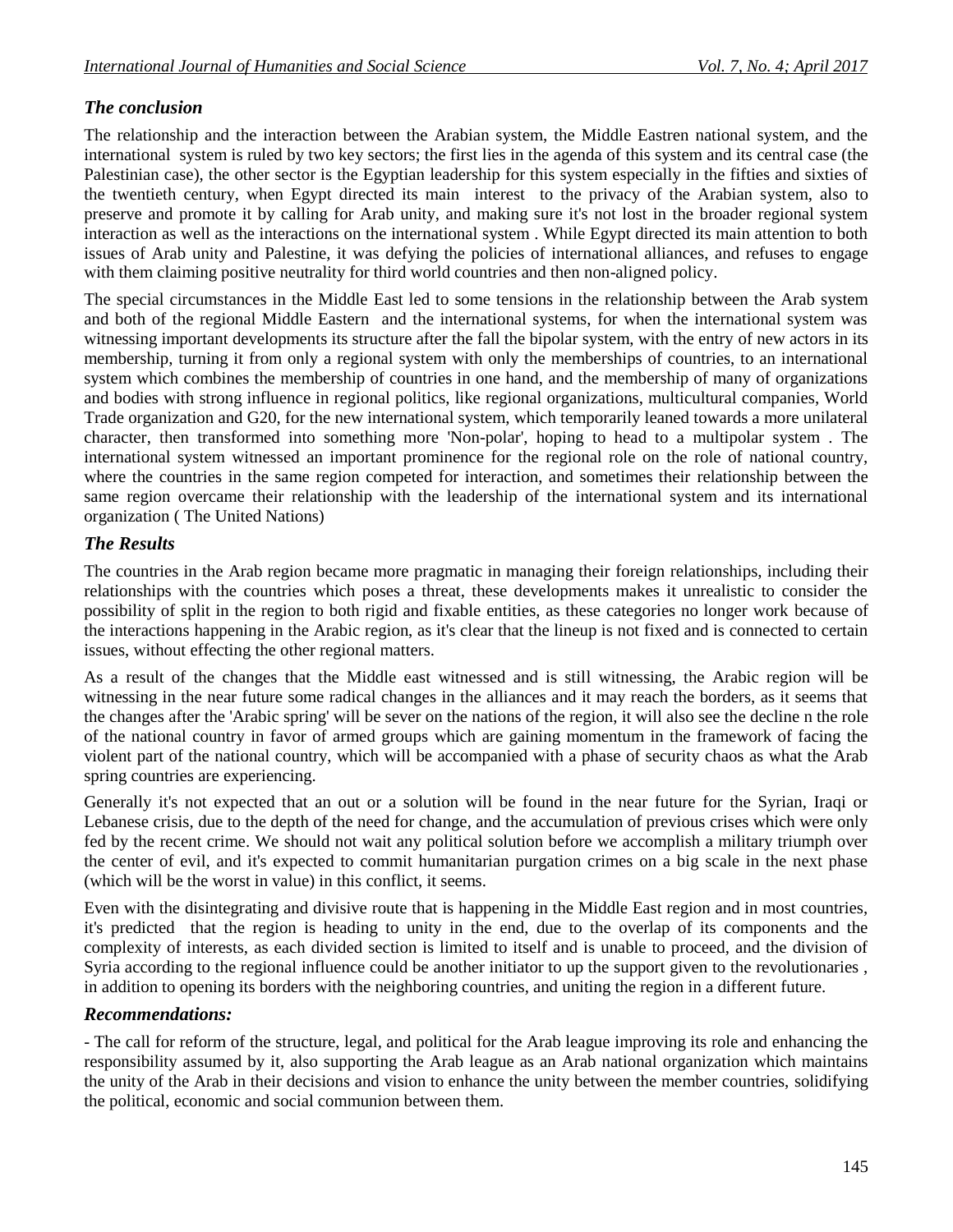- Working on the activation of Arab economic integration, in a way that achieves integration between the Arab countries the poor and rich, investing in the Arabian minds, experiences and power, also the activation of the other institutions of joint Arab work in what would serve the nation.

- Working to resolve bilateral disputes directly before any Arab summit, by neutralizing the problems and postponing the talk, there must be multiple bilateral meetings among Arab leaders regularly, before the summit in no less than a month, to approximate the point of views of the leaders to solve their different views, then they will call for a summit.

#### *References*

- Idrese. Mohammad Sa'ed. The Regional Order of The Arabian Gulf. Beirut. Lebanon. The Center for Arab Unity Studies.2000
- Bulqziz, Abd Al-Ilah. The Arab Spring, to where? new horizon for democratic change, The democratic Arab spring, The exception proves the rule. Beirut, The Center for Arab Unity Studies, 2015
- Gebriel, Amjad Ahmad.The Arab revolutions and internal Arab relationships, the Egyptian -Saudi dispute as an example.Arabian Affairs magazine, issue 150. 2012.
- Juedeh, Naser, and Khalaf, Khaled.The Arab revolutions in the scale. Alexandria, Al-wafaa' for printing universe house.
- Hatamleh, Mohammad, Arab revolution "The Arab spring". University of Jordan.Amman.2012
- Harb, Osama Al-ghazali,. Arab regional Order: Current situation and future challenges, Arab First strategic conference, 15-17 September. Amman: Center for strategic studies- University of Jordan.1987.
- .Hussien, AlwanHussien. State-building and national unity in Iraq, The papers of Annual Scientific Conference of the faculty of political science, University of Baghdad, Political science magazine, issue 36. 2008
- Khawaja, Mohammad.America, Israel and the Arab movement. Middle east affairs magazine.2011
- Studies in Arab diplomacy. Beirut, Institute for Lebanese Studies, section five. 1967.
- Rashed, Sameh, The harvest of the Arab Spring in its first year. Arab Affairs Magazine, issue 148. Qairo, 2011.
- Rajab, Eman. The new players and new patterns and roles of non-state actors in the Arab Region, International Politics magazine, issue 187. 2012.
- Al-ro'od, Abd Al-lateef.The political effects of the second Gulf War on the Hashemite kingdom of Jordan, Unpublished PhD thesis, Um Durman University, Sudan.1999.
- Al-Zubi, Jameson. Arab revolutions allow conservatives controversy, Al-Ittihad newspaper, 18 May.2011.
- .Shereh, Mohammad Adel. The Arab revolutions and the features of the new Arab Political thought, the Arab Center For Studies and research Policy, April's issue.2011.
- Shelbi.Jamal . The Arab , Europe, futuristic political vision, first edition. Beirut: Arab institution For Studies and Publishing, 2000.
- Abdeen, Sharshf. The European union searching for a role in the light of Arab revolution. Egyptian pyramids newspaper. Cairo, May12, issue 45621, 2011.
- Abd Al-Jawad, Abed Al-jawasSayed, The History of the Middle East, Alexandria, Egyptian house for publishing and printing, 2006.
- Abd Al-Fattah, Basher. The Arab League and The Arab Spring Storm. Arab affairs magazine, issue 151.Cairo , Autumn 2012.
- Abd Al-Kareem, Ibrahem and others. Estimation of Arab revolution stance, Middle East monthly , Middle East studies center. Amman , Jordan. First edition.2012
- Abdullah ,Abd Al-Khalek. The regional Gulf system, International politics magazine.Cairo, issue 114. 1993.
- Ali, KhaliedHanafi. Un-unified country: Changes in the form of the country in the stages after the Arab revolutions. International Politics magazine extension.issue 189. 2012.
- Al -Uwaini, Mohammad Ali.The Arab world and international system.Arab Affairs magazine.Issue 27. 1893.
- Eid, Mohammad Badawi.Against systems?Interventional roles of the Arab League in the regional crises.International politics magazine.Issue 185.2011.
- Kheshk, Ashraf.NATO's new partnership to the intervention in the Arab crises.International Politics magazine.Issue 185.2011.
- Mohareb, Mahmoud.Israel and the strategic changes in the Arab world.Political and strategic studies in the Middle East Center. 2012.